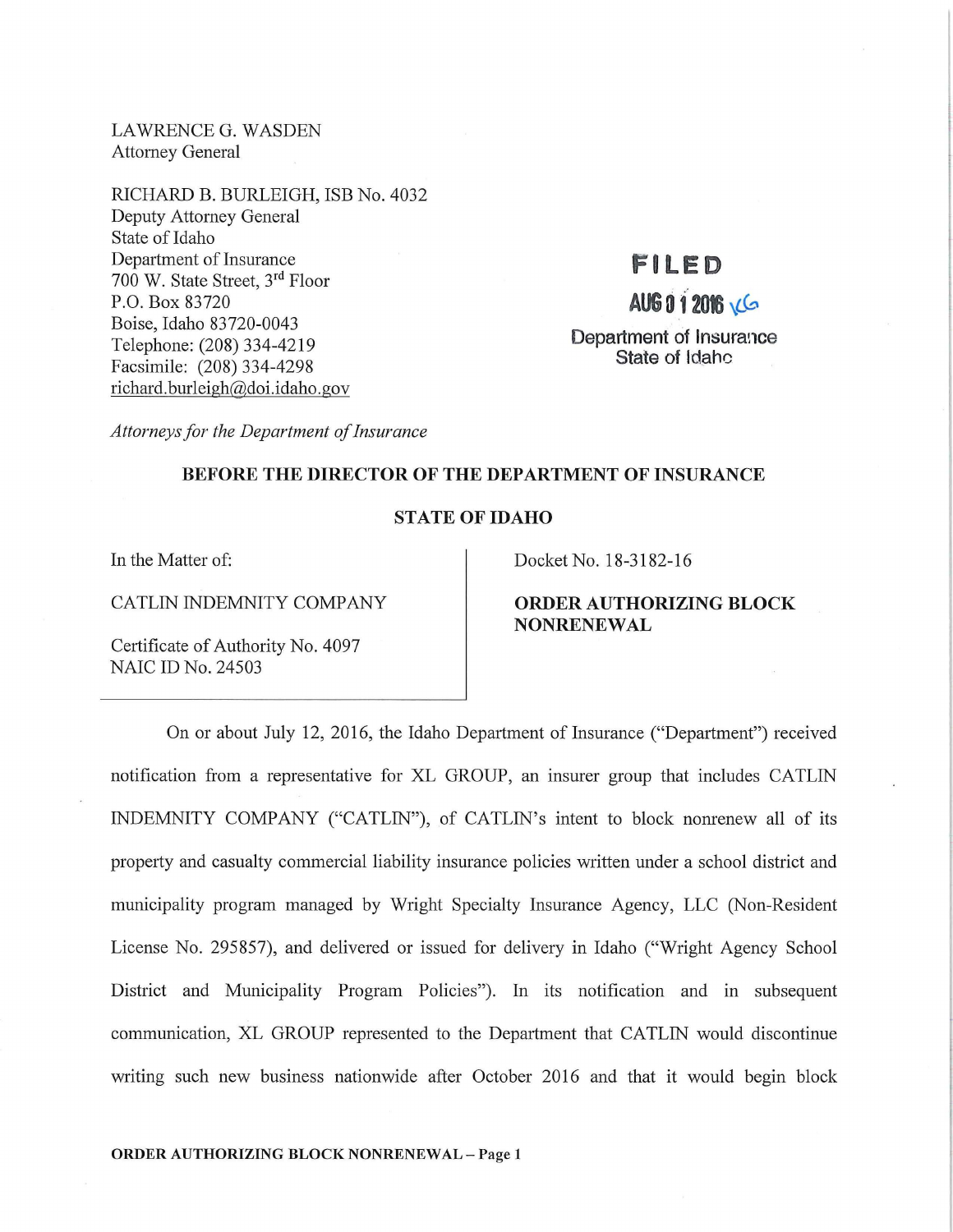nonrenewing existing Idaho policies at their natural expiration, the earliest of which is July 1, 2017. XL GROUP further represented to the Department that the contemplated block nonrenewal of the CATLIN policies affects approximately twenty-three (23) policies covering Idaho insureds.

The Director, having reviewed the foregoing and the requirements of Idaho Code § 41- 1841(1), and acting pursuant to the authority set forth in Idaho Code  $\S$  41-210(2),

THE DIRECTOR HEREBY FINDS that the proposed effective date of the contemplated block nonrenewal complies with the one hundred twenty (120) day notice requirement to the Director, as set forth in Idaho Code§ 41-1841(1).

NOW THEREFORE, IT IS HEREBY ORDERED that CATLIN is authorized, pursuant to Idaho Code § 41-1841, to effectuate a block nonrenewal of its Wright Agency School District and Municipality Program Policies delivered or issued for delivery in Idaho, which, based on representations made to the Department, will affect approximately twenty-three (23) policies covering Idaho insureds. CATLIN shall begin nonrenewing the affected policies at each policy's natural expiration date occurring on or after July 1, 2017. CATLIN shall provide advance notice to policyholders affected by the nomenewals authorized by this order in accordance with the notice provisions included in the company's applicable insurance policies.

THIS ORDER is a final order of the Director and is EFFECTIVE IMMEDIATELY.

DATED this day of **Use us** .2016.

STATE OF IDAHO DEPARTMENT OF INSURANCE

DEAN L. CAMERON Director

ORDER AUTHORIZING BLOCK NONRENEWAL - Page 2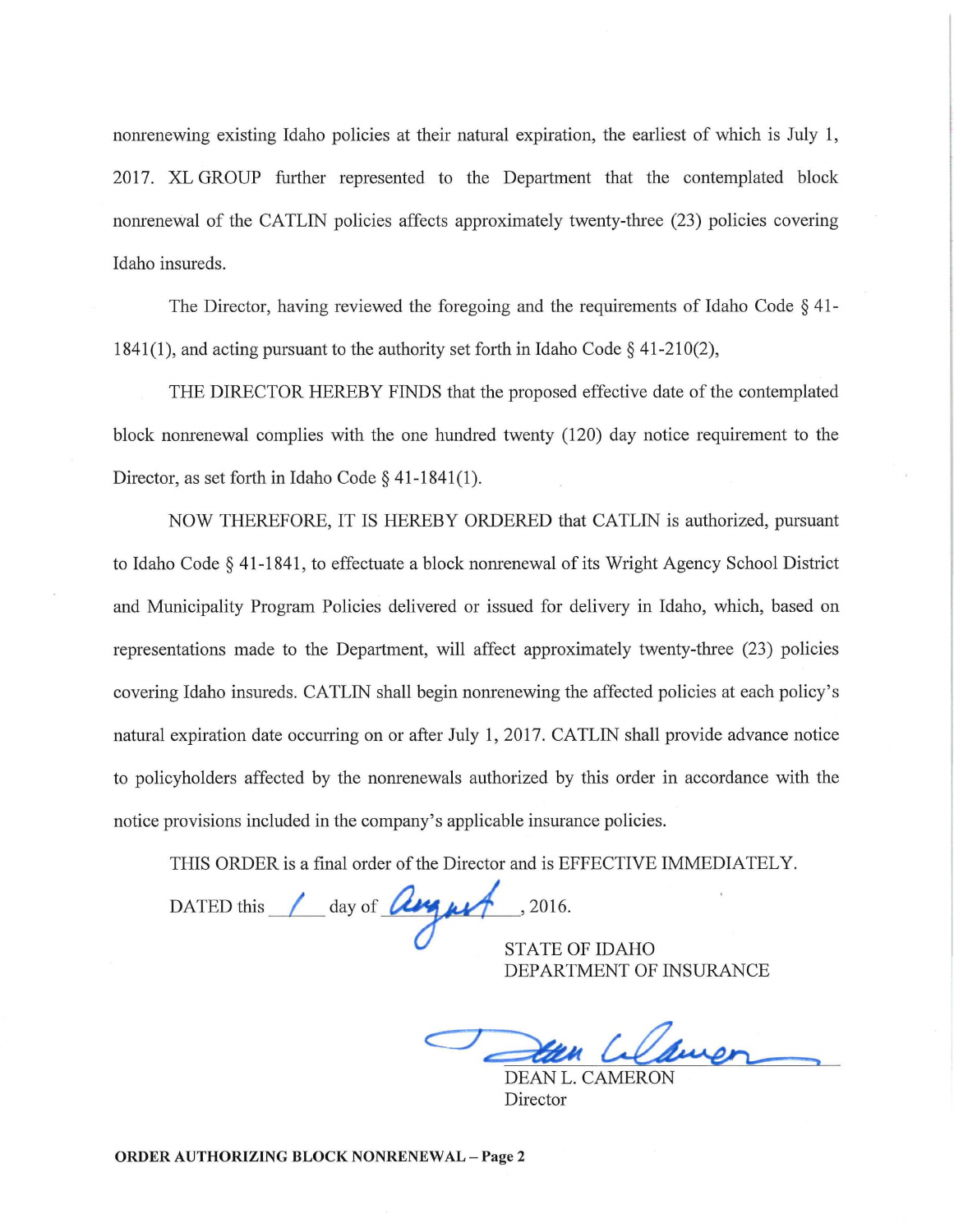#### NOTIFICATION OF RIGHTS

This Order constitutes a final order of the Director. Any party may file a motion for reconsideration of this final order within fourteen (14) days of the service date of this order. The Director will dispose of the petition for reconsideration within twenty-one (21) days of its receipt, or the petition will be considered denied by operation of law. *See,* Idaho Code § 67-5246(4).

Pursuant to Idaho Code §§ 67-5270 and 67-5272, any party aggrieved by this final order may appeal it by filing a petition for judicial review in the district court of the county in which: (1) the hearing was held; or (2) the final agency action was taken; or (3) the aggrieved party resides or operates its principal place of business in Idaho; or (4) the real property or personal property that was the subject of the agency decision is located. An appeal must be filed within twenty-eight (28) days of: (a) the service date of this final order; or (b) an order denying a petition for reconsideration; or  $(c)$  the failure within twenty-one  $(21)$  days to grant or deny a petition for reconsideration, whichever is later. *See,* Idaho Code § 67-5273. The filing of a petition for judicial review does not itself stay the effectiveness or enforcement of the order under appeal.